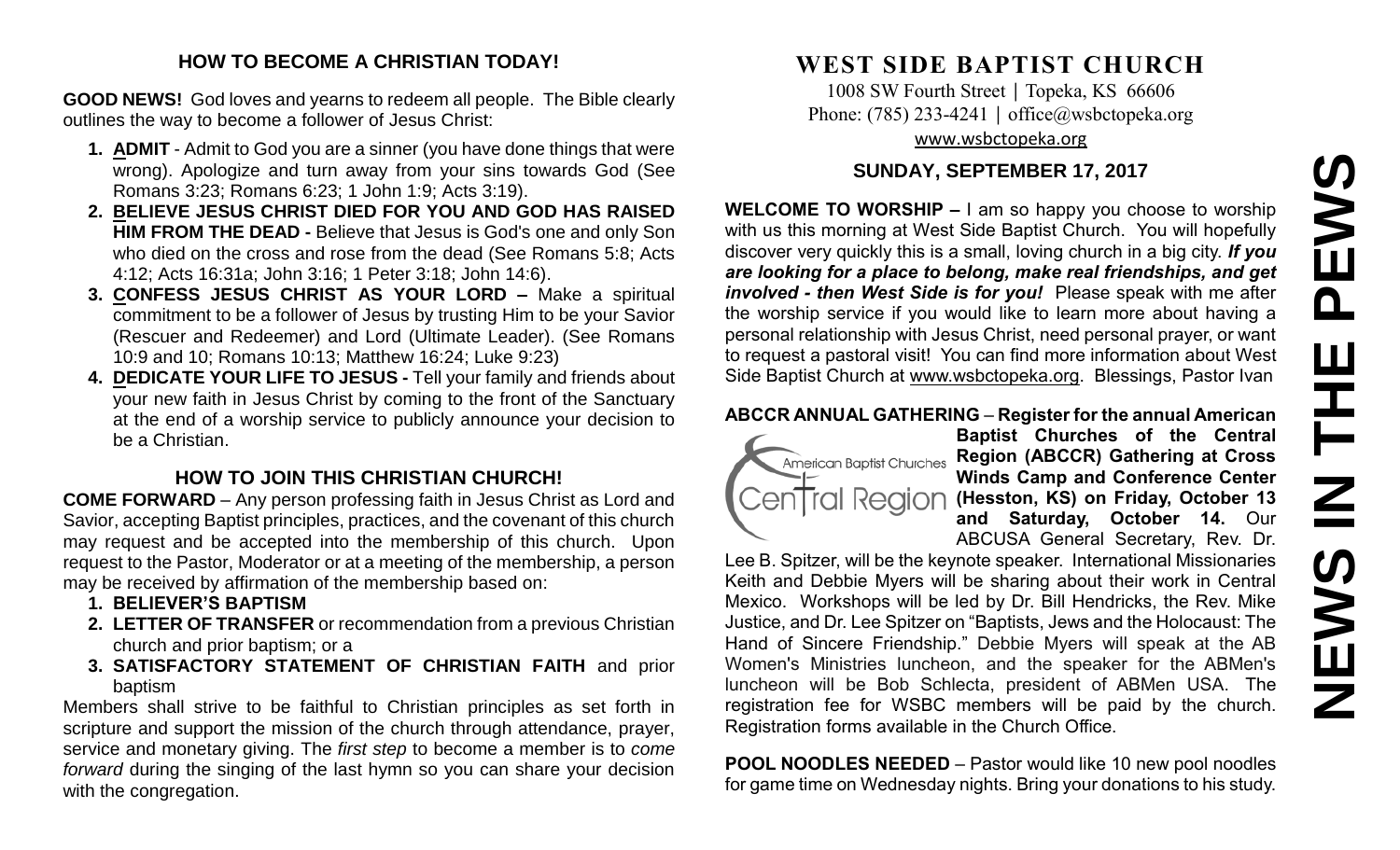**BIBLE STUDIES –** Come for the free one-hour small group study of the biblical book, **"MICAH," on Wednesdays at 10:30 am in Holmer Hall**. The Bible study is taught start-to-finish ("lectio continua"), no previous experience necessary. Bible studies are free and open to the public.

**DOORSTEPS, INC. FALL FUNDRAISER -** Order your *Tamales & Cinnamon Rolls* directly from our local mission partner, *Doorsteps, Inc., September 30 - October 15* **by calling (785) 357-5341***.* The Cinnamon Rolls with cream cheese icing (6 pack) are \$9.00. The Tamales come in pork or beef (6 pack) are \$13.00. These items will be individually wrapped and frozen. You can pick up your orders the weekend of November 3 from your Doorstep representative. Our Fall fundraiser helps with client needs, operating expenses in the last quarter of the year, and with our Christmas Store for adopted families. Get your orders in and don't miss out on these yummy treats! Doorstep is open for donations Monday thru Friday from 8:00 am – 3:00 pm. Doorsteps: 1119 SW 10<sup>th</sup> Avenue (10<sup>th</sup> & Buchanan).

**ONE GREAT HOUR OF SHARING –** Disaster Relief: We are praying for the people in the Florida, Louisiana, Texas and other communities impacted by the hurricanes. It is important that we give to a trusted organization and know that our funds will be wisely spent on hurricane relief. Once again, our American Baptist **5 H A R I N G** denomination is stepping up to help. Donations made to the "One Great Hour of Sharing / Hurricane Relief" will go 100% to the relief effort. All offerings designated for One Great Hour of Sharing (OGHS) will be given immediately to our mission partner: American Baptist Churches USA. Thank you for helping our neighbors affected by hurricanes! We have received \$690.00 to our trusted One Great Hour of Sharing Offering! We will continue to receive donations through the month of September 2017.

**WWW KID'S BIBLE CLUB** – The Fall session of WWW (Wonderful West Side Wednesdays) started on September 6**.** The doors will open at 5:10 pm. **Supper will be served at 5:30 pm in the Fellowship Hall (cafeteria)**. Programming will be offered for children of all ages.



### **WEEKLY CALENDAR**

### **SUNDAY, SEPTEMBER 17**

| $8:30$ am | Free Breakfast (FH)                |
|-----------|------------------------------------|
| $8:30$ am | Partners in Prayer (S)             |
| $9:15$ am | <b>Sunday School</b>               |
| 10:30 am  | Worship (S)                        |
| $1:30$ am | Long Range Planning Committee (HH) |
| $2:30$ pm | <b>Missions Meeting</b>            |

### **MONDAY, SEPTEMBER 18**

|                   | 9:00 - 11:00 am Baby Closet Ministry |
|-------------------|--------------------------------------|
| $1:00 \text{ pm}$ | Pastoral Relations Committee (HH)    |
| $6:00 \text{ pm}$ | Capital City Men's Chorus (FH)       |

### **TUESDAY, SEPTEMBER 19**

5:30 pm Christian Ed Meeting (HH)

### **WEDNESDAY, SEPTEMBER 20**

| $10:30$ am       | Bible Study (HH)                    |
|------------------|-------------------------------------|
| $4:00 - 6:00$ pm | Fruit & Vegetable Food Pantry (FH)  |
|                  | 5:00 - 7:00 pm Baby Closet Ministry |
| $5:30 - 7:00$ pm | WWW Kids Bible Club / Adult Study   |
| $7:00$ pm        | <b>Choir Rehearsal</b>              |

### **THURSDAY, SEPTEMBER 21**

1:00 – 3:00 pm Baby Closet

**FRIDAY, SEPTEMBER 22 OFFICE CLOSED**

### **SATURDAY, SEPTEMBER 23**

1:00 pm Worship Team Practice (S)